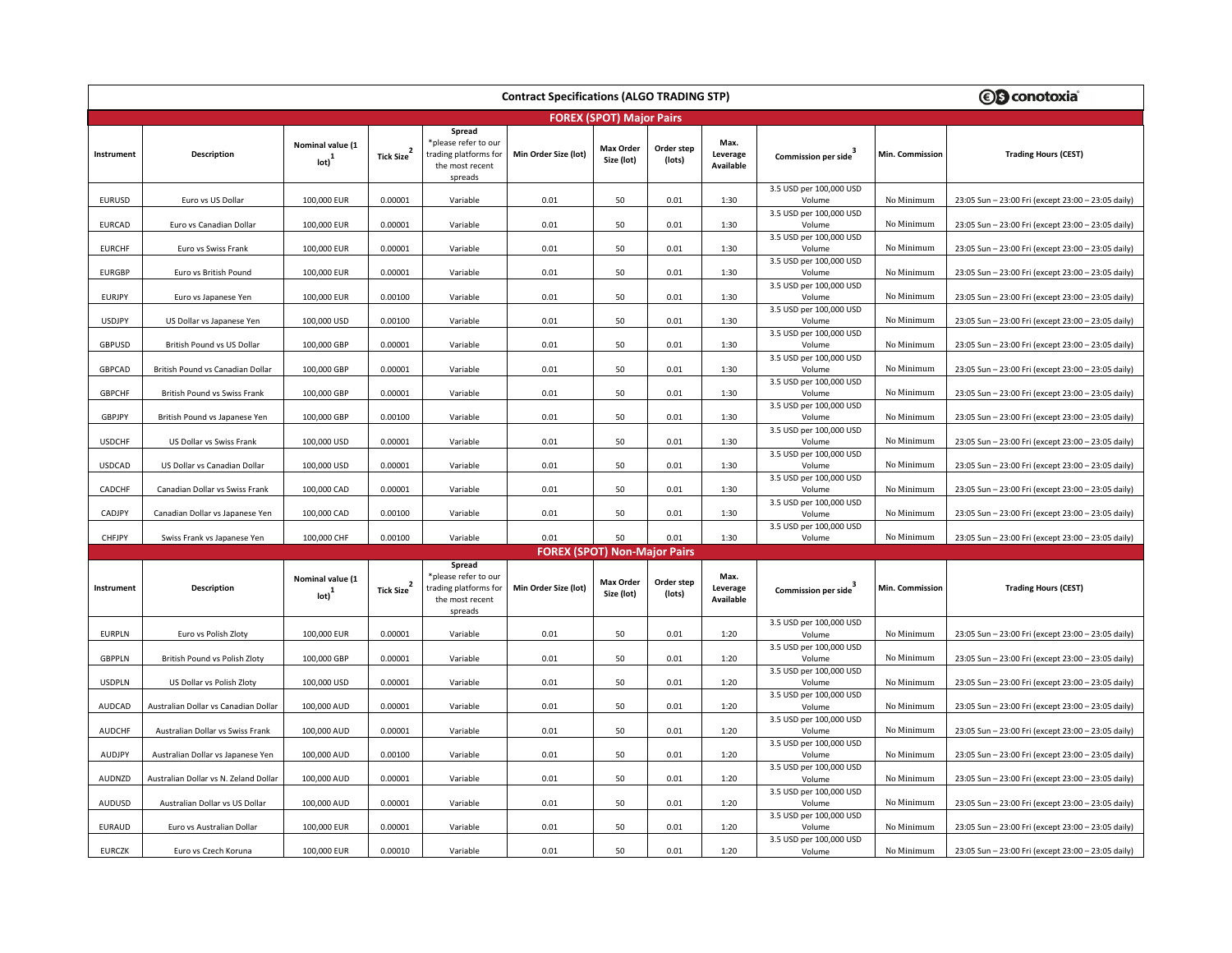| <b>EURDKK</b> | Euro vs Danish Krone                 | 100,000 EUR                                      | 0.00001                | Variable                                                                   | 0.01                 | 50                             | 0.01                 | 1:20                          | 3.5 USD per 100,000 USD<br>Volume | No Minimum               | 23:05 Sun - 23:00 Fri (except 23:00 - 23:05 daily) |
|---------------|--------------------------------------|--------------------------------------------------|------------------------|----------------------------------------------------------------------------|----------------------|--------------------------------|----------------------|-------------------------------|-----------------------------------|--------------------------|----------------------------------------------------|
| <b>EURHKD</b> | Euro vs Hong Kong Dollar             | 100,000 EUR                                      | 0.00001                | Variable                                                                   | 0.01                 | 50                             | 0.01                 | 1:20                          | 3.5 USD per 100,000 USD<br>Volume | No Minimum               | 23:05 Sun - 23:00 Fri (except 23:00 - 23:05 daily) |
|               |                                      |                                                  |                        |                                                                            |                      |                                |                      |                               | 3.5 USD per 100,000 USD           |                          |                                                    |
| <b>EURHUF</b> | Euro vs Hungarian Forint             | 100,000 EUR                                      | 0.00100                | Variable                                                                   | 0.01                 | 50<br><b>FOREX (SPOT)</b>      | 0.01                 | 1:20                          | Volume                            | No Minimum               | 23:05 Sun - 23:00 Fri (except 23:00 - 23:05 daily) |
| Spread        |                                      |                                                  |                        |                                                                            |                      |                                |                      |                               |                                   |                          |                                                    |
| Instrument    | Description                          | Nominal value (1<br>$_{\text{lot}}$ <sup>1</sup> | Tick Size <sup>2</sup> | please refer to our<br>trading platforms for<br>the most recent<br>spreads | Min Order Size (lot) | <b>Max Order</b><br>Size (lot) | Order step<br>(lots) | Max.<br>Leverage<br>Available | Commission per side               | Min. Commission          | <b>Trading Hours (CEST)</b>                        |
| <b>EURNOK</b> | Euro vs Norwegian Krone              | 100,000 EUR                                      | 0.00001                | Variable                                                                   | 0.01                 | 50                             | 0.01                 | 1:20                          | 3.5 USD per 100,000 USD<br>Volume | No Minimum               | 23:05 Sun - 23:00 Fri (except 23:00 - 23:05 daily) |
| EURNZD        | Euro vs New Zeland Dollar            | 100,000 EUR                                      | 0.00001                | Variable                                                                   | 0.01                 | 50                             | 0.01                 | 1:20                          | 3.5 USD per 100,000 USD<br>Volume | No Minimum               | 23:05 Sun - 23:00 Fri (except 23:00 - 23:05 daily) |
| <b>EURRON</b> | Euro vs Romanian Leu                 | 100,000 EUR                                      | 0.00001                | Variable                                                                   | 0.01                 | 50                             | 0.01                 | 1:20                          | 3.5 USD per 100,000 USD<br>Volume | No Minimum               | 23:05 Sun - 23:00 Fri (except 23:00 - 23:05 daily) |
| <b>EURRUB</b> | Euro vs Russian Ruble                | 100,000 EUR                                      | 0.00001                | Variable                                                                   | 0.01                 | 50                             | 0.01                 | 1:20                          | 3.5 USD per 100,000 USD<br>Volume | No Minimum               | 23:05 Sun - 23:00 Fri (except 23:00 - 23:05 daily) |
| <b>EURSEK</b> | Euro vs Swedish Krona                | 100,000 EUR                                      | 0.00001                | Variable                                                                   | 0.01                 | 50                             | 0.01                 | 1:20                          | 3.5 USD per 100,000 USD<br>Volume | No Minimum               | 23:05 Sun - 23:00 Fri (except 23:00 - 23:05 daily) |
| <b>EURSGD</b> | Euro vs Singapore Dollar             | 100,000 EUR                                      | 0.00001                | Variable                                                                   | 0.01                 | 50                             | 0.01                 | 1:20                          | 3.5 USD per 100,000 USD<br>Volume | No Minimum               | 23:05 Sun - 23:00 Fri (except 23:00 - 23:05 daily) |
| <b>EURTRY</b> | Euro vs Turkish Lira                 | 100,000 EUR                                      | 0.00001                | Variable                                                                   | 0.01                 | 50                             | 0.01                 | 1:20                          | 3.5 USD per 100,000 USD<br>Volume | No Minimum               | 23:05 Sun - 23:00 Fri (except 23:00 - 23:05 daily) |
| EURZAR        | Euro vs South African Rand           | 100,000 EUR                                      | 0.00001                | Variable                                                                   | 0.01                 | 50                             | 0.01                 | 1:20                          | 3.5 USD per 100,000 USD<br>Volume | No Minimum               | 23:05 Sun - 23:00 Fri (except 23:00 - 23:05 daily) |
| GBPAUD        | British Pound vs Australian Dollar   | 100,000 GBP                                      | 0.00001                | Variable                                                                   | 0.01                 | 50                             | 0.01                 | 1:20                          | 3.5 USD per 100,000 USD<br>Volume | No Minimum               | 23:05 Sun - 23:00 Fri (except 23:00 - 23:05 daily) |
| <b>GBPNOK</b> | British Pound vs Norwegian Krone     | 100,000 GBP                                      | 0.00001                | Variable                                                                   | 0.01                 | 50                             | 0.01                 | 1:20                          | 3.5 USD per 100,000 USD<br>Volume | No Minimum               | 23:05 Sun - 23:00 Fri (except 23:00 - 23:05 daily) |
| GBPNZD        | British Pound vs New Zeland Dollar   | 100,000 GBP                                      | 0.00001                | Variable                                                                   | 0.01                 | 50                             | 0.01                 | 1:20                          | 3.5 USD per 100,000 USD<br>Volume | No Minimum               | 23:05 Sun - 23:00 Fri (except 23:00 - 23:05 daily) |
| <b>GBPSEK</b> | British Pound vs Swedish Krona       | 100,000 GBP                                      | 0.00001                | Variable                                                                   | 0.01                 | 50                             | 0.01                 | 1:20                          | 3.5 USD per 100,000 USD<br>Volume | No Minimum               | 23:05 Sun - 23:00 Fri (except 23:00 - 23:05 daily) |
| <b>GBPSGD</b> | British Pound vs Singapore Dollar    | 100,000 GBP                                      | 0.00001                | Variable                                                                   | 0.01                 | 50                             | 0.01                 | 1:20                          | 3.5 USD per 100,000 USD<br>Volume | No Minimum               | 23:05 Sun - 23:00 Fri (except 23:00 - 23:05 daily) |
| <b>GBPTRY</b> | British Pound vs Turkish Lira        | 100,000 GBP                                      | 0.00001                | Variable                                                                   | 0.01                 | 50                             | 0.01                 | 1:20                          | 3.5 USD per 100,000 USD<br>Volume | No Minimum               | 23:05 Sun - 23:00 Fri (except 23:00 - 23:05 daily) |
| GBPZAR        | British Pound vs South African Rand  | 100,000 GBP                                      | 0.00001                | Variable                                                                   | 0.01                 | 50                             | 0.01                 | 1:20                          | 3.5 USD per 100,000 USD<br>Volume | No Minimum               | 23:05 Sun - 23:00 Fri (except 23:00 - 23:05 daily) |
| <b>NOKSEK</b> |                                      |                                                  | 0.00001                | Variable                                                                   | 0.01                 | 50                             |                      | 1:20                          | 3.5 USD per 100,000 USD           | No Minimum               |                                                    |
|               | Norwegian Krone vs Swedish Krona     | 100,000 NOK                                      |                        |                                                                            |                      |                                | 0.01                 |                               | Volume<br>3.5 USD per 100,000 USD |                          | 23:05 Sun - 23:00 Fri (except 23:00 - 23:05 daily) |
| <b>NZDCAD</b> | N. Zeland Dollar vs Canadian Dollar  | 100,000 NZD                                      | 0.00001                | Variable                                                                   | 0.01                 | 50                             | 0.01                 | 1:20                          | Volume<br>3.5 USD per 100,000 USD | No Minimum               | 23:05 Sun - 23:00 Fri (except 23:00 - 23:05 daily) |
| <b>NZDCHF</b> | New Zeland Dollar vs Swiss Frank     | 100,000 NZD                                      | 0.00001                | Variable                                                                   | 0.01                 | 50                             | 0.01                 | 1:20                          | Volume<br>3.5 USD per 100,000 USD | No Minimum<br>No Minimum | 23:05 Sun - 23:00 Fri (except 23:00 - 23:05 daily) |
| NZDJPY        | New Zeland Dollar vs Japanese Yen    | 100,000 NZD                                      | 0.00100                | Variable                                                                   | 0.01                 | 50<br><b>FOREX (SPOT)</b>      | 0.01                 | 1:20                          | Volume                            |                          | 23:05 Sun - 23:00 Fri (except 23:00 - 23:05 daily) |
|               |                                      |                                                  |                        | Spread                                                                     |                      |                                |                      |                               |                                   |                          |                                                    |
| Instrument    | Description                          | Nominal value (1<br>$\text{Iot}$ <sup>1</sup>    | Tick Size <sup>2</sup> | please refer to our<br>trading platforms for<br>the most recent<br>spreads | Min Order Size (lot) | <b>Max Order</b><br>Size (lot) | Order step<br>(lots) | Max.<br>Leverage<br>Available | Commission per side               | Min. Commission          | <b>Trading Hours (CEST)</b>                        |
| NZDSGD        | N. Zeland Dollar vs Singapore Dollar | 100,000 NZD                                      | 0.00001                | Variable                                                                   | 0.01                 | 50                             | 0.01                 | 1:20                          | 3.5 USD per 100,000 USD<br>Volume | No Minimum               | 23:05 Sun - 23:00 Fri (except 23:00 - 23:05 daily) |
| NZDUSD        | N. Zeland Dollar vs US Dollar        | 100,000 NZD                                      | 0.00001                | Variable                                                                   | 0.01                 | 50                             | 0.01                 | 1:20                          | 3.5 USD per 100,000 USD<br>Volume | No Minimum               | 23:05 Sun - 23:00 Fri (except 23:00 - 23:05 daily) |
| <b>USDCNH</b> | US Dollar vs China Offshore Spot     | 100,000 USD                                      | 0.00001                | Variable                                                                   | 0.01                 | 50                             | 0.01                 | 1:20                          | 3.5 USD per 100,000 USD<br>Volume | No Minimum               | 23:05 Sun - 23:00 Fri (except 23:00 - 23:05 daily) |
|               |                                      |                                                  |                        |                                                                            |                      |                                |                      |                               | 3.5 USD per 100,000 USD           |                          |                                                    |
| <b>USDCZK</b> | US Dollar vs Czech Koruna            | 100,000 USD                                      | 0.00010                | Variable                                                                   | 0.01                 | 50                             | 0.01                 | 1:20                          | Volume                            | No Minimum               | 23:05 Sun - 23:00 Fri (except 23:00 - 23:05 daily) |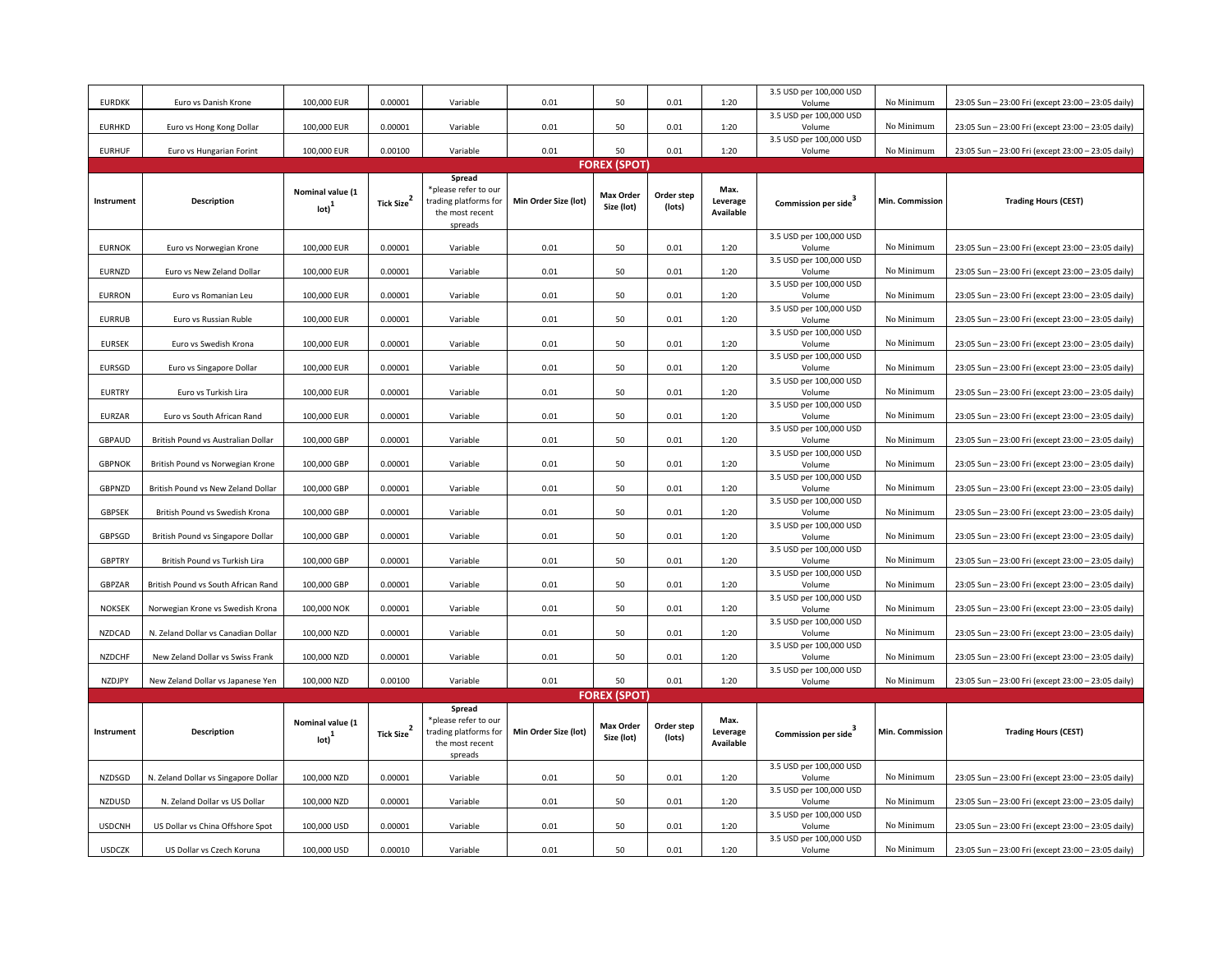| <b>USDDKK</b>    | US Dollar vs Danish Krone         | 100,000 USD                           | 0.00001                | Variable                                      | 0.01                 | 50                             | 0.01                 | 1:20             | 3.5 USD per 100,000 USD<br>Volume | No Minimum      | 23:05 Sun - 23:00 Fri (except 23:00 - 23:05 daily) |  |
|------------------|-----------------------------------|---------------------------------------|------------------------|-----------------------------------------------|----------------------|--------------------------------|----------------------|------------------|-----------------------------------|-----------------|----------------------------------------------------|--|
| <b>USDHKD</b>    | US Dollar vs Hong Kong dollar     | 100,000 USD                           | 0.00001                | Variable                                      | 0.01                 | 50                             | 0.01                 | 1:20             | 3.5 USD per 100,000 USD<br>Volume | No Minimum      | 23:05 Sun - 23:00 Fri (except 23:00 - 23:05 daily) |  |
|                  |                                   |                                       |                        |                                               |                      |                                |                      |                  | 3.5 USD per 100,000 USD           |                 |                                                    |  |
| <b>USDHUF</b>    | US Dollar vs Hungarian Forint     | 100,000 USD                           | 0.00100                | Variable                                      | 0.01                 | 50                             | 0.01                 | 1:20             | Volume<br>3.5 USD per 100,000 USD | No Minimum      | 23:05 Sun - 23:00 Fri (except 23:00 - 23:05 daily) |  |
| <b>USDILS</b>    | US Dollar vs Israeli Shekel       | 100,000 USD                           | 0.00050                | Variable                                      | 0.01                 | 50                             | 0.01                 | 1:20             | Volume                            | No Minimum      | 23:05 Sun - 23:00 Fri (except 23:00 - 23:05 daily) |  |
| <b>USDMXN</b>    | US Dollar vs Mexican Peso         | 100,000 USD                           | 0.00001                | Variable                                      | 0.01                 | 50                             | 0.01                 | 1:20             | 3.5 USD per 100,000 USD<br>Volume | No Minimum      | 23:05 Sun - 23:00 Fri (except 23:00 - 23:05 daily) |  |
|                  |                                   |                                       |                        |                                               |                      |                                |                      |                  | 3.5 USD per 100,000 USD           |                 |                                                    |  |
| <b>USDNOK</b>    | US Dollar vs Norwegian Krone      | 100,000 USD                           | 0.00001                | Variable                                      | 0.01                 | 50                             | 0.01                 | 1:20             | Volume<br>3.5 USD per 100,000 USD | No Minimum      | 23:05 Sun - 23:00 Fri (except 23:00 - 23:05 daily) |  |
| <b>USDRON</b>    | US Dollar vs Romanian Leu         | 100,000 USD                           | 0.00001                | Variable                                      | 0.01                 | 50                             | 0.01                 | 1:20             | Volume<br>3.5 USD per 100,000 USD | No Minimum      | 23:05 Sun - 23:00 Fri (except 23:00 - 23:05 daily) |  |
| <b>USDRUB</b>    | US Dollar vs Russian Ruble        | 100,000 USD                           | 0.00050                | Variable                                      | 0.01                 | 50                             | 0.01                 | 1:20             | Volume                            | No Minimum      | 23:05 Sun - 23:00 Fri (except 23:00 - 23:05 daily) |  |
| USDSEK           | US Dollar vs Swedish Krona        | 100,000 USD                           | 0.00001                | Variable                                      | 0.01                 | 50                             | 0.01                 | 1:20             | 3.5 USD per 100,000 USD<br>Volume | No Minimum      | 23:05 Sun - 23:00 Fri (except 23:00 - 23:05 daily) |  |
| USDSGD           |                                   |                                       | 0.00001                |                                               |                      | 50                             | 0.01                 | 1:20             | 3.5 USD per 100,000 USD           | No Minimum      |                                                    |  |
|                  | US Dollar vs Singapore Dollar     | 100,000 USD                           |                        | Variable                                      | 0.01                 |                                |                      |                  | Volume<br>3.5 USD per 100,000 USD |                 | 23:05 Sun - 23:00 Fri (except 23:00 - 23:05 daily) |  |
| <b>USDTRY</b>    | US Dollar vs Turkish Lira         | 100,000 USD                           | 0.00001                | Variable                                      | 0.01                 | 50                             | 0.01                 | 1:20             | Volume<br>3.5 USD per 100,000 USD | No Minimum      | 23:05 Sun - 23:00 Fri (except 23:00 - 23:05 daily) |  |
| <b>USDZAR</b>    | US Dollar vs South African Rand   | 100,000 USD                           | 0.00001                | Variable                                      | 0.01                 | 50                             | 0.01                 | 1:20             | Volume                            | No Minimum      | 23:05 Sun - 23:00 Fri (except 23:00 - 23:05 daily) |  |
|                  |                                   |                                       |                        |                                               |                      | <b>COMMODITIES</b>             |                      |                  |                                   |                 |                                                    |  |
|                  |                                   |                                       |                        | Spread<br>*please refer to our                |                      |                                |                      | Max.             |                                   |                 |                                                    |  |
| Instrument       | Description                       | Nominal value (1<br>$_{\text{lot}}^1$ | Tick Size <sup>2</sup> | trading platforms for                         | Min Order Size (lot) | <b>Max Order</b><br>Size (lot) | Order step<br>(lots) | Leverage         | Commission per side               | Min. Commission | <b>Trading Hours (CEST)</b>                        |  |
|                  |                                   |                                       |                        | the most recent<br>spreads                    |                      |                                |                      | Available        |                                   |                 |                                                    |  |
|                  |                                   |                                       |                        |                                               |                      |                                |                      |                  | 10 USD per 100,000 USD            |                 |                                                    |  |
| SILVER           | Silver (XAG) vs US Dollar         | 5,000 Ounces                          | 0.00100                | Variable                                      | 0.01                 | 500                            | 0.01                 | 1:10             | volume                            | No Minimum      | 00:00 Mon - 23:00 Fri (except 23:00 - 00:00 daily) |  |
| GOLD             | Gold (XAU) vs US Dollar           | 100 Ounce                             | 0.01000                | Variable                                      | 0.01                 | 100                            | 0.01                 | 1:20             | 10 USD per 100,000 USD<br>volume  | No Minimum      | 00:00 Mon - 23:00 Fri (except 23:00 - 00:00 daily) |  |
| WTI_OIL          | Spot WTI Crude Oil vs US Dollar   | 1,000 Barrels                         | 0.01000                | Variable                                      | 0.01                 | 50                             | 0.01                 | 1:10             | 10 USD per 100,000 USD<br>volume  | No Minimum      | 00:00 Mon - 23:00 Fri (except 23:00 - 00:00 daily) |  |
|                  |                                   |                                       |                        |                                               |                      |                                |                      |                  | 10 USD per 100,000 USD            |                 |                                                    |  |
| <b>BRENT OIL</b> | Spot Brent Crude Oil vs US Dollar | 1,000 Barrel                          | 0.01000                | Variable                                      | 0.01                 | 50                             | 0.01                 | 1:10             | volume                            | No Minimum      | 02:00 Mon - 23:00 Fri (except 23:00 - 02:00 daily) |  |
| NAT GAS          | Spot Natural Gas vs US Dollar     | 10,000 MMBTU                          | 0.00100                | Variable                                      | 0.1                  | 50                             | 0.1                  | 1:10             | 10 USD per 100,000 USD<br>volume  | No Minimum      | 00:00 Mon - 23:00 Fri (except 23:00 - 00:00 daily) |  |
|                  |                                   |                                       |                        |                                               |                      | <b>INDICES</b>                 |                      |                  |                                   |                 |                                                    |  |
|                  |                                   |                                       |                        | Spread                                        |                      |                                |                      |                  |                                   |                 |                                                    |  |
| Instrument       | Description                       | Nominal value (1                      | Tick Size <sup>2</sup> | *please refer to our<br>trading platforms for | Min Order Size (lot) | <b>Max Order</b>               | Order step           | Max.<br>Leverage |                                   | Min. Commission | <b>Trading Hours (CEST)</b>                        |  |
|                  |                                   | $\text{lot}$ <sup>1</sup>             |                        | the most recent                               |                      | Size (lot)                     | (lots)               | Available        | Commission per side <sup>3</sup>  |                 |                                                    |  |
|                  |                                   |                                       |                        | spreads                                       |                      |                                |                      |                  | 10 USD per 100,000 USD            |                 |                                                    |  |
| <b>US500</b>     | CFD based on S&P 500 Index™       | 1 USD x index                         | 0.1                    | Variable                                      | $\mathbf{1}$         | 100                            | $\mathbf{1}$         | 1:20             | volume                            | No Minimum      | 00:00 Mon - 23:00 Fri (except 23:00 - 00:00 daily) |  |
| US30             | CFD based on DJIA Index™          | 1 USD x index                         | $\mathbf{1}$           | Variable                                      | 0.1                  | 50                             | 0.1                  | 1:20             | 10 USD per 100,000 USD<br>volume  | No Minimum      | 00:00 Mon - 23:00 Fri (except 23:00 - 00:00 daily) |  |
|                  |                                   |                                       |                        |                                               |                      |                                |                      |                  | 10 USD per 100,000 USD            |                 |                                                    |  |
| US100            | CFD based on Nasdaq 100™          | 1 USD x index                         | 0.1                    | Variable                                      | 0.1                  | 100                            | 0.1                  | 1:20             | volume<br>10 USD per 100,000 USD  | No Minimum      | 00:00 Mon - 23:00 Fri (except 23:00 - 00:00 daily) |  |
| <b>DE40</b>      | CFD based on DAX Index™           | 1 EUR x index                         | 0.1                    | Variable                                      | 0.1                  | 100                            | 0.1                  | 1:20             | volume                            | No Minimum      | 00:00 Mon - 23:00 Fri (except 23:00 - 00:00 daily) |  |
| <b>ES35</b>      | CFD based on IBEX-35 Index™       | 1 EUR x index                         | 0.1                    | Variable                                      | $\mathbf{1}$         | 100                            | $\mathbf{1}$         | 1:10             | 10 USD per 100,000 USD<br>volume  | No Minimum      | $08:00 - 20:00$ (Mon - Fri)                        |  |
| <b>EU50</b>      | CFD based on STOXX50 Index™       | 1 EUR x index                         | 0.1                    | Variable                                      | 0.1                  | 100                            | 0.1                  | 1:20             | 10 USD per 100,000 USD<br>volume  | No Minimum      | 00:00 Mon - 23:00 Fri (except 23:00 - 00:00 daily) |  |
|                  |                                   |                                       |                        |                                               |                      |                                |                      |                  | 10 USD per 100,000 USD            |                 |                                                    |  |
| <b>FR40</b>      | CFD based on CAC40 Index™         | 1 EUR x index                         | 0.1                    | Variable                                      | 0.1                  | 100                            | 0.1                  | 1:20             | volume<br>10 USD per 100,000 USD  | No Minimum      | 00:00 Mon - 23:00 Fri (except 23:00 - 00:00 daily) |  |
| UK100            | CFD based on FTSE 100 Index™      | 1 GBP x index                         | 0.1                    | Variable                                      | 0.1                  | 100                            | 0.1                  | 1:20             | volume                            | No Minimum      | 00:00 Mon - 23:00 Fri (except 23:00 - 00:00 daily) |  |
| HK               | CFD based on Hang Seng Index      | 1 HKD x index                         | 0.5                    | Variable                                      | $\mathbf{1}$         | 100                            | $\mathbf{1}$         | 1:10             | 10 USD per 100,000 USD<br>volume  | No Minimum      | 03:15 - 20:45 (Mon - Fri)                          |  |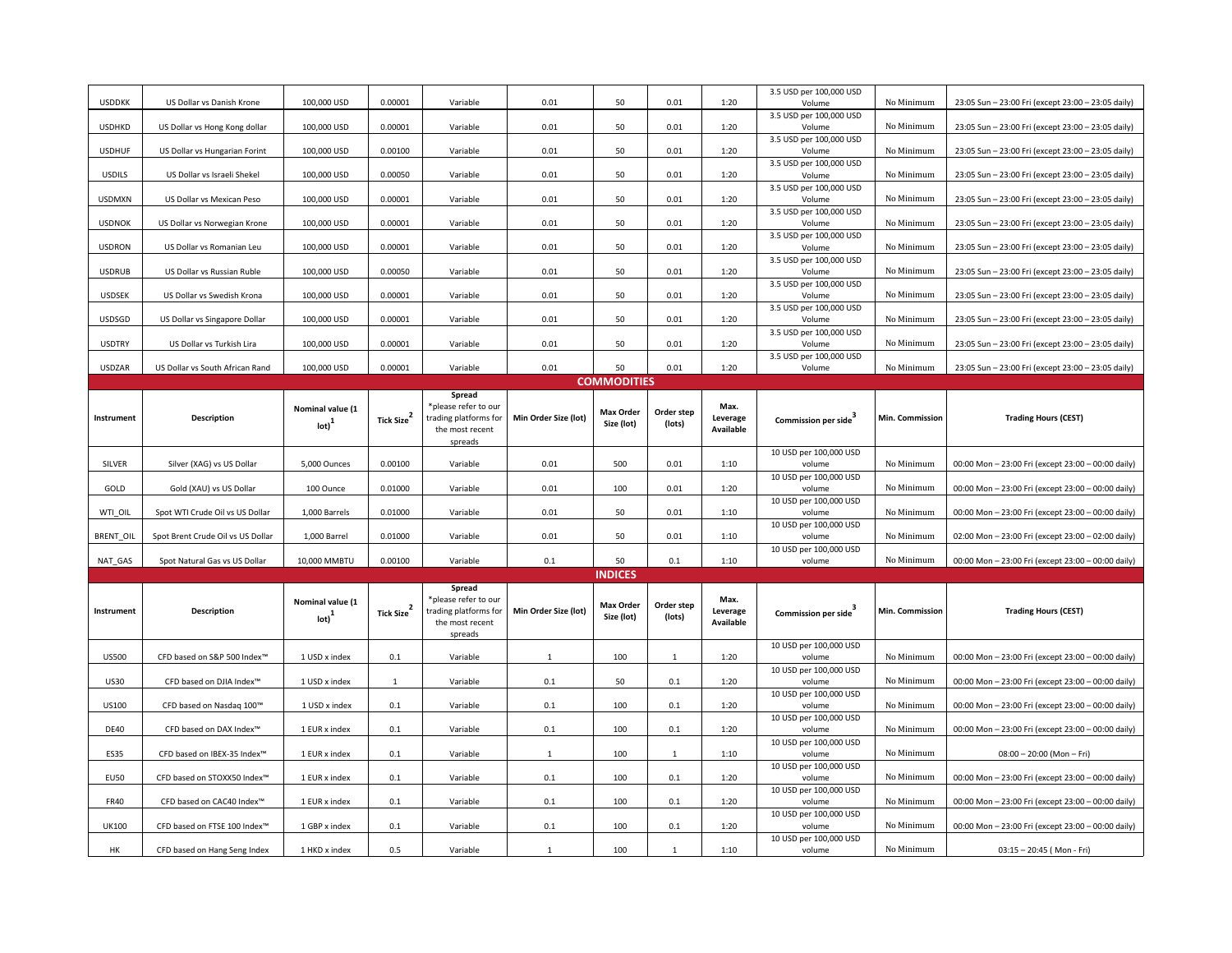|               |                                |                          |                |                                                                                       |                      |                                |                      |                               | 10 USD per 100,000 USD |                 |                                                                                 |
|---------------|--------------------------------|--------------------------|----------------|---------------------------------------------------------------------------------------|----------------------|--------------------------------|----------------------|-------------------------------|------------------------|-----------------|---------------------------------------------------------------------------------|
| JP225         | CFD based on Nikkei 225 Index™ | 1 IPY x index            |                | Variable                                                                              | 100                  | 1,000                          | 100                  | 1:20                          | volume                 | No Minimum      | 00:00 Mon - 23:00 Fri (except 23:00 - 00:00 daily)                              |
|               |                                |                          |                |                                                                                       |                      |                                |                      |                               | 10 USD per 100,000 USD |                 |                                                                                 |
| AU200         | CFD based on S&P/ASX200 Index™ | 1 AUD x index            | 0.1            | Variable                                                                              | 0.1                  | 100                            | 0.1                  | 1:20                          | volume                 | No Minimum      | 00:00 Mon - 23:00 Fri (except 23:00 - 00:00 daily)                              |
|               |                                |                          |                |                                                                                       |                      |                                |                      |                               |                        |                 |                                                                                 |
| Instrument    | <b>Description</b>             | Nominal value (1<br>lot) | 2<br>Tick Size | Spread<br>*please refer to our<br>trading platforms for<br>the most recent<br>spreads | Min Order Size (lot) | <b>Max Order</b><br>Size (lot) | Order step<br>(lots) | Max.<br>Leverage<br>Available | Commission per side    | Min. Commission | <b>Trading Hours (CEST)</b>                                                     |
|               |                                |                          |                |                                                                                       |                      |                                |                      |                               |                        |                 | 23:05 Sun - 23:00 Sun (except 23:00 - 23:05 daily)                              |
| <b>BCHUSD</b> | Bitcoin Cash VS US Dollar      |                          | 0.001          | Variable                                                                              | 0.01                 | 100                            | 0.01                 | 1:2                           | No Commission          | No Commission   | and 11:00 - 18:00 on Sat)                                                       |
|               |                                |                          |                |                                                                                       |                      |                                |                      |                               |                        |                 | 23:05 Sun - 23:00 Sun (except 23:00 - 23:05 daily)                              |
| <b>BTCUSD</b> | <b>Bitcoin VS US Dollar</b>    |                          | 0.01           | Variable                                                                              | 0.01                 | 8                              | 0.01                 | 1:2                           | No Commission          | No Commission   | and 11:00 - 18:00 on Sat)                                                       |
|               |                                |                          |                |                                                                                       |                      |                                |                      |                               |                        |                 | 23:05 Sun - 23:00 Sun (except 23:00 - 23:05 daily)                              |
| ETHUSD        | Ethereum VS US Dollar          |                          | 0.01           | Variable                                                                              | 0.01                 | 150                            | 0.01                 | 1:2                           | No Commission          | No Commission   | and 11:00 - 18:00 on Sat)                                                       |
| LTCUSD        | Litecoin VS US Dollar          |                          | 0.001          | Variable                                                                              | 0.01                 | 500                            | 0.01                 | 1:2                           | No Commission          | No Commission   | 23:05 Sun - 23:00 Sun (except 23:00 - 23:05 daily)<br>and 11:00 - 18:00 on Sat) |
| <b>BCHJPY</b> | Bitcoin Cash VS Japanese Yen   |                          |                | Variable                                                                              | 0.01                 | 100                            | 0.01                 | 1:2                           | No Commission          | No Commission   | 23:05 Sun - 23:00 Sun (except 23:00 - 23:05 daily)<br>and 11:00 - 18:00 on Sat) |
| <b>BTCJPY</b> | Bitcoin VS Japanese Yen        |                          |                | Variable                                                                              | 0.01                 | 8                              | 0.01                 | 1:2                           | No Commission          | No Commission   | 23:05 Sun - 23:00 Sun (except 23:00 - 23:05 daily)<br>and 11:00 - 18:00 on Sat) |
|               |                                |                          |                |                                                                                       |                      |                                |                      |                               |                        |                 | 23:05 Sun - 23:00 Sun (except 23:00 - 23:05 daily)                              |
| <b>ETHJPY</b> | Ethereum VS Japanese Yen       |                          |                | Variable                                                                              | 0.01                 | 150                            | 0.01                 | 1:2                           | No Commission          | No Commission   | and 11:00 - 18:00 on Sat)                                                       |
|               |                                |                          |                |                                                                                       |                      |                                |                      |                               |                        |                 | 23:05 Sun - 23:00 Sun (except 23:00 - 23:05 daily)                              |
| LTCJPY        | Litecoin VS Japanese Yen       |                          |                | Variable                                                                              | 0.01                 | 500                            | 0.01                 | 1:2                           | No Commission          | No Commission   | and 11:00 - 18:00 on Sat)                                                       |

<sup>1</sup> 1 Lot = Multiplier x Value of 1 unit ( 1 lot of XAUUSD.CX = 100 x 1 Ounce of XAUUSD).

 $2$  A Limit or Stop target price should be a multiple of the Tick Size.

 $^3$  Monthly Minimum Volume Required: 2,000,000 USD.

|                  | <b>Mark-up (Spread) in Points</b> |                       |               |                |                |               |                |                |  |  |  |  |  |
|------------------|-----------------------------------|-----------------------|---------------|----------------|----------------|---------------|----------------|----------------|--|--|--|--|--|
| Symbol           | Bid                               | Ask                   | Symbol        | <b>Bid</b>     | Ask            | Symbol        | Bid            | Ask            |  |  |  |  |  |
| AU200            | $\mathbf{1}$                      | $\mathbf{1}$          | <b>EURNZD</b> | $\mathbf{0}$   | $\mathbf{1}$   | <b>NZDCHF</b> | $\Omega$       | $\mathbf{1}$   |  |  |  |  |  |
| <b>AUDCAD</b>    | $\mathbf{0}$                      | 1                     | <b>EURPLN</b> | 3              | 3              | <b>NZDJPY</b> | $\overline{0}$ | $\mathbf{1}$   |  |  |  |  |  |
| <b>AUDCHF</b>    | $\mathbf{0}$                      | 1                     | <b>EURRON</b> | $\bf{0}$       | $\mathbf{1}$   | <b>NZDSGD</b> | $\theta$       | $\mathbf{1}$   |  |  |  |  |  |
| <b>AUDJPY</b>    | $\mathbf{0}$                      | $\mathbf{0}$          | <b>EURRUB</b> | $\mathbf{0}$   | $\overline{0}$ | <b>NZDUSD</b> | $\overline{0}$ | $\mathbf{1}$   |  |  |  |  |  |
| <b>AUDNZD</b>    | $\boldsymbol{0}$                  | $\mathbf{1}$          | <b>EURSEK</b> | $\mathbf{0}$   | $\mathbf{1}$   | <b>SILVER</b> | $\mathbf{0}$   | $\overline{0}$ |  |  |  |  |  |
| <b>AUDUSD</b>    | $\mathbf{0}$                      |                       | <b>EURSGD</b> | $\mathbf{0}$   |                | <b>UK100</b>  | $\overline{0}$ | $\mathbf{1}$   |  |  |  |  |  |
| <b>BCHJPY</b>    | 0.30% of Market Price             | 0.30% of Market Price | <b>EURTRY</b> | $\bf{0}$       | $\mathbf{1}$   | <b>US100</b>  | 1              | $\mathbf{1}$   |  |  |  |  |  |
| <b>BCHUSD</b>    | 0.30% of Market Price             | 0.30% of Market Price | <b>EURUSD</b> | $\mathbf{0}$   | $\mathbf{1}$   | <b>US30</b>   | $\overline{0}$ | $\mathbf{1}$   |  |  |  |  |  |
| <b>BRENT OIL</b> | $\mathbf{1}$                      | $\mathbf{1}$          | <b>EURZAR</b> | $\mathbf{0}$   | $\mathbf{1}$   | <b>US500</b>  | $\mathbf{0}$   | $\mathbf{1}$   |  |  |  |  |  |
| BRENT+100        |                                   |                       | <b>FR40</b>   | 1              |                | <b>USDCAD</b> | $\mathbf{0}$   | $\mathbf{1}$   |  |  |  |  |  |
| <b>BTCJPY</b>    | 0.30% of Market Price             | 0.30% of Market Price | <b>GBPAUD</b> | $\mathbf{0}$   | 1              | <b>USDCHF</b> | $\overline{0}$ | $\mathbf{1}$   |  |  |  |  |  |
| <b>BTCUSD</b>    | 0.30% of Market Price             | 0.30% of Market Price | <b>GBPCAD</b> | $\mathbf{0}$   | $\mathbf{1}$   | <b>USDCNH</b> | $\Omega$       | $\mathbf{1}$   |  |  |  |  |  |
| CADCHF           | $\mathbf{0}$                      |                       | <b>GBPCHF</b> | $\mathbf{0}$   |                | <b>USDCZK</b> | $\overline{0}$ | $\mathbf{1}$   |  |  |  |  |  |
| <b>CADJPY</b>    | $\mathbf{0}$                      | $\mathbf{1}$          | <b>GBPJPY</b> | $\mathbf{0}$   | $\mathbf{1}$   | <b>USDDKK</b> | $\overline{0}$ | $\mathbf{1}$   |  |  |  |  |  |
| <b>CHFJPY</b>    | $\boldsymbol{0}$                  | 1                     | <b>GBPNOK</b> | 3              | $\mathbf{3}$   | <b>USDHKD</b> | $\overline{0}$ | $\mathbf{1}$   |  |  |  |  |  |
| <b>DE40</b>      | $\mathbf{0}$                      | $\mathbf{1}$          | <b>GBPNZD</b> | $\mathbf{0}$   | $\mathbf{1}$   | <b>USDHUF</b> | $\mathbf{0}$   | $\mathbf{1}$   |  |  |  |  |  |
| <b>ES35</b>      |                                   |                       | <b>GBPPLN</b> | 3              | 3              | <b>USDILS</b> | $\mathbf{0}$   | $\mathbf{0}$   |  |  |  |  |  |
| <b>ETHJPY</b>    | 0.50% of Market Price             | 0.50% of Market Price | <b>GBPSEK</b> | $\mathbf{0}$   | $\mathbf{1}$   | <b>USDJPY</b> | $\overline{0}$ | $\mathbf{1}$   |  |  |  |  |  |
| <b>ETHUSD</b>    | 0.50% of Market Price             | 0.50% of Market Price | <b>GBPSGD</b> | $\mathbf{0}$   | $\mathbf{1}$   | <b>USDMXN</b> | $\overline{0}$ | $\mathbf{1}$   |  |  |  |  |  |
| <b>EU50</b>      | $\mathbf{1}$                      | $\mathbf{1}$          | <b>GBPTRY</b> | $\mathbf{0}$   | -1             | <b>USDNOK</b> | $\overline{3}$ | 3              |  |  |  |  |  |
| <b>EURAUD</b>    | $\mathbf{0}$                      | 1                     | <b>GBPUSD</b> | $\mathbf{0}$   | $\mathbf{1}$   | <b>USDPLN</b> | 3              | 3              |  |  |  |  |  |
| <b>EURCAD</b>    | $\mathbf{0}$                      | 1                     | <b>GBPZAR</b> | $\mathbf{0}$   | $\mathbf{1}$   | <b>USDRON</b> | $\overline{0}$ | $\mathbf{1}$   |  |  |  |  |  |
| <b>EURCHF</b>    | $\mathbf{0}$                      | 1                     | GOLD          | $\overline{2}$ | $\overline{2}$ | <b>USDRUB</b> | $\mathbf{0}$   | $\mathbf{0}$   |  |  |  |  |  |
| <b>EURCZK</b>    | $\mathbf{0}$                      | $\mathbf{1}$          | HK            | 5              | 5              | <b>USDSEK</b> | $\Omega$       | $\mathbf{1}$   |  |  |  |  |  |
| <b>EURDKK</b>    | $\mathbf{0}$                      | -1                    | JP225         | 1              | 1              | <b>USDSGD</b> | $\mathbf{0}$   | 1              |  |  |  |  |  |